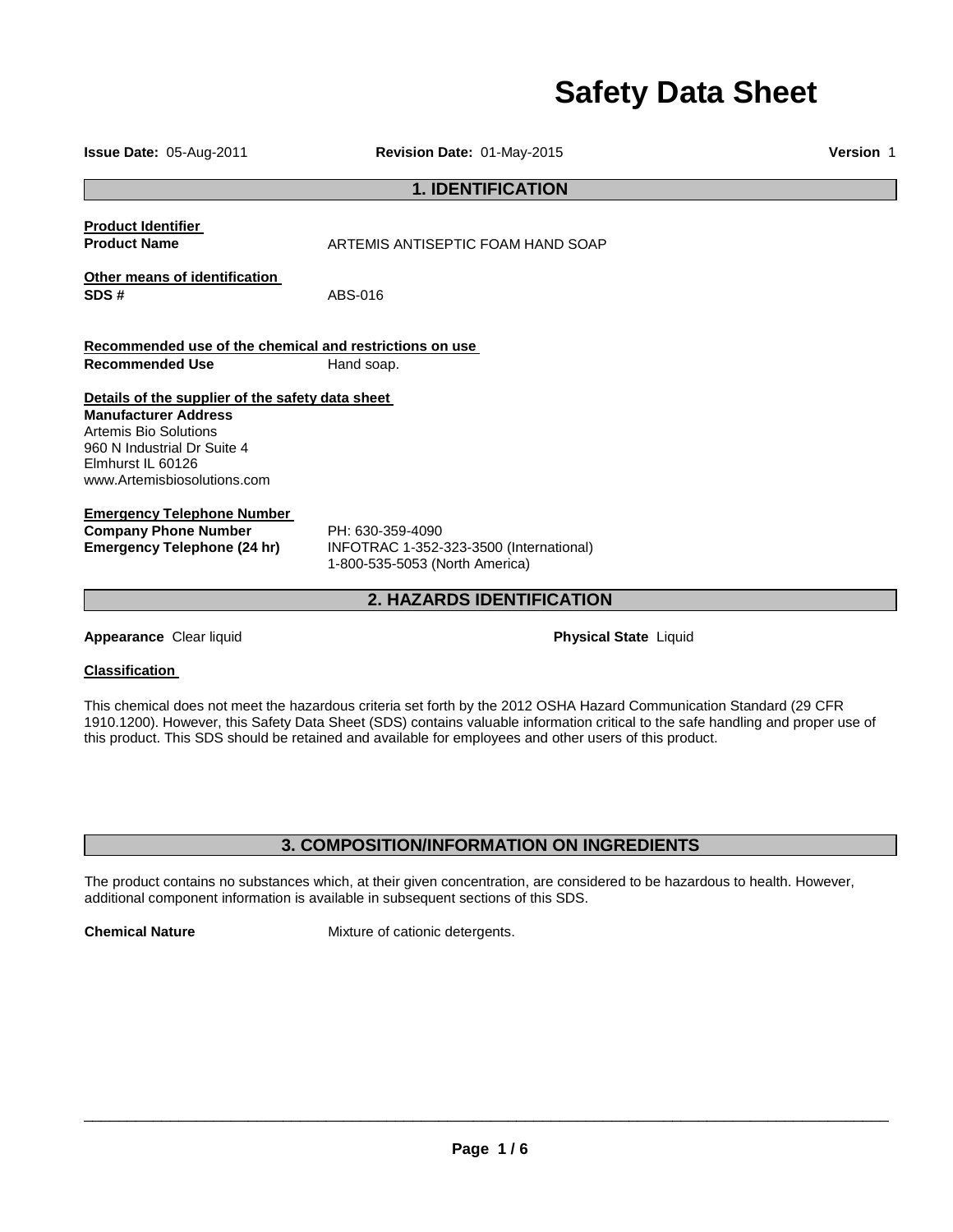#### \_\_\_\_\_\_\_\_\_\_\_\_\_\_\_\_\_\_\_\_\_\_\_\_\_\_\_\_\_\_\_\_\_\_\_\_\_\_\_\_\_\_\_\_\_\_\_\_\_\_\_\_\_\_\_\_\_\_\_\_\_\_\_\_\_\_\_\_\_\_\_\_\_\_\_\_\_\_\_\_\_\_\_\_\_\_\_\_\_\_\_\_\_ **4. FIRST-AID MEASURES**

#### **First Aid Measures**

| <b>General Advice</b> | Provide this SDS to medical personnel for treatment.                                                                                                           |
|-----------------------|----------------------------------------------------------------------------------------------------------------------------------------------------------------|
| <b>Eye Contact</b>    | Rinse immediately with plenty of water, also under the eyelids, for at least 15 minutes. If<br>irritation persists, seek medical attention immediately.        |
| <b>Skin Contact</b>   | Not expected to be an irritant. If irritation occurs, flush with water. Consult a physician if<br>necessary.                                                   |
| <b>Inhalation</b>     | Remove victim to fresh air and keep at rest in a position comfortable for breathing.                                                                           |
| Ingestion             | Do not induce vomiting. Drink plenty of water. Never give anything by mouth to an<br>unconscious person. Immediately call a poison center or doctor/physician. |

#### **Most important symptoms and effects**

| Contact with eyes may cause irritation and redness. Prolonged contact may dry out eyeball.<br>Symptoms |  |
|--------------------------------------------------------------------------------------------------------|--|
|--------------------------------------------------------------------------------------------------------|--|

#### **Indication of any immediate medical attention and special treatment needed**

| <b>Notes to Physician</b> | Treat symptomatically. |
|---------------------------|------------------------|
|---------------------------|------------------------|

### **5. FIRE-FIGHTING MEASURES**

#### **Suitable Extinguishing Media**

Water, Carbon Dioxide, or Foam.

#### **Unsuitable Extinguishing Media** Not determined.

#### **Specific Hazards Arising from the Chemical**

Product is not combustible or an explosive.

#### **Hazardous Combustion Products** None known.

#### **Protective equipment and precautions for firefighters**

As in any fire, wear self-contained breathing apparatus pressure-demand, MSHA/NIOSH (approved or equivalent) and full protective gear.

### **6. ACCIDENTAL RELEASE MEASURES**

#### **Personal precautions, protective equipment and emergency procedures**

| <b>Personal Precautions</b>                          | Use personal protective equipment as required.                                                                                                                                                                                                                                        |  |
|------------------------------------------------------|---------------------------------------------------------------------------------------------------------------------------------------------------------------------------------------------------------------------------------------------------------------------------------------|--|
| <b>Environmental Precautions</b>                     | Dike with sand or earth to contain spill. See Section 12 for additional Ecological Information.                                                                                                                                                                                       |  |
| Methods and material for containment and cleaning up |                                                                                                                                                                                                                                                                                       |  |
| <b>Methods for Containment</b>                       | Prevent further leakage or spillage if safe to do so.                                                                                                                                                                                                                                 |  |
| <b>Methods for Clean-Up</b>                          | Small spills should be taken up with absorbent material and held for disposal, or, if local<br>regulations permit, flushed into drains with lots of water. Larger spills should be contained<br>by diking or other methods and put into containers for disposal or reuse. Clean up in |  |

\_\_\_\_\_\_\_\_\_\_\_\_\_\_\_\_\_\_\_\_\_\_\_\_\_\_\_\_\_\_\_\_\_\_\_\_\_\_\_\_\_\_\_\_\_\_\_\_\_\_\_\_\_\_\_\_\_\_\_\_\_\_\_\_\_\_\_\_\_\_\_\_\_\_\_\_\_\_\_\_\_\_\_\_\_\_\_\_\_\_\_\_\_

accordance with all applicable regulations.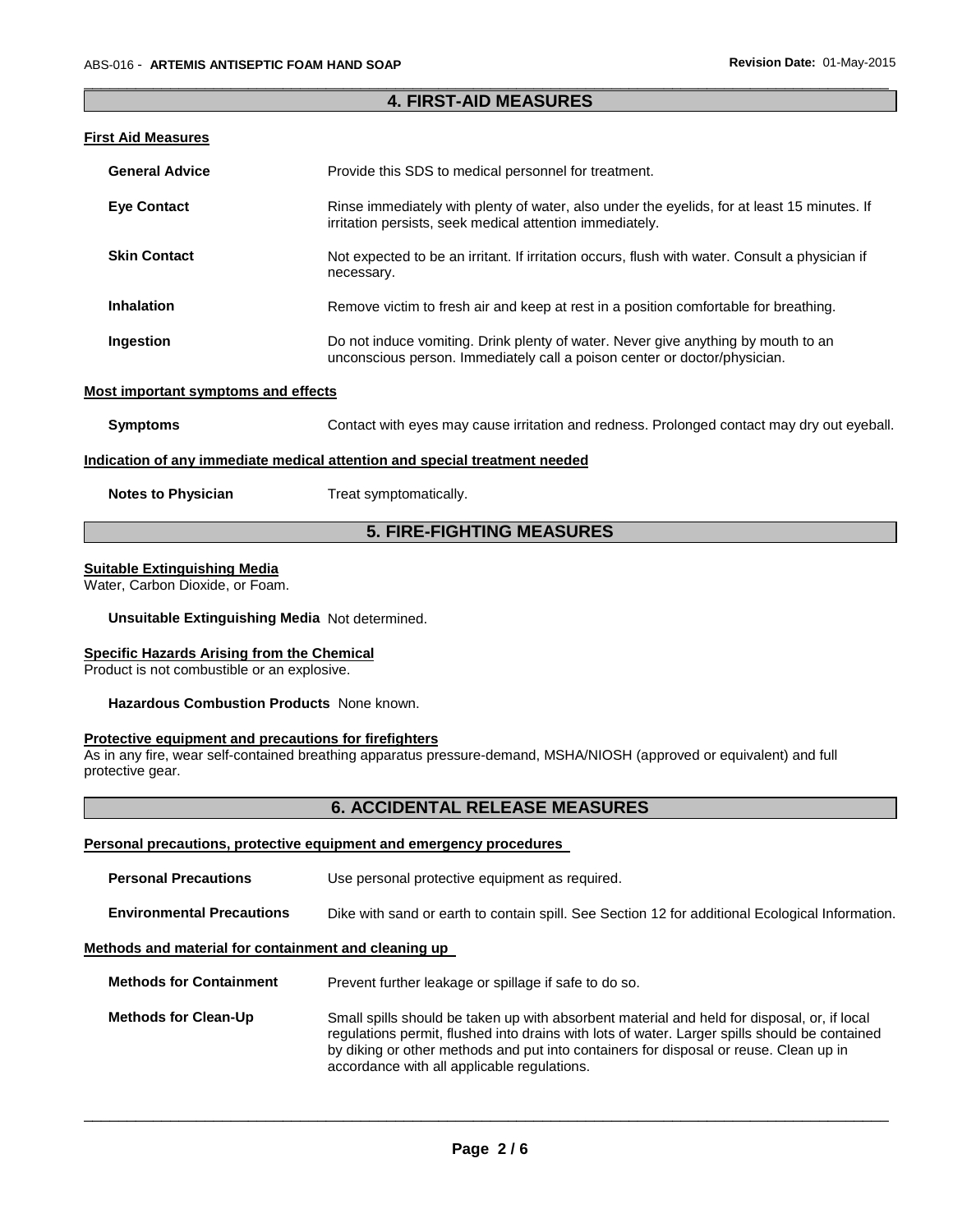**Lower Flammability Limit** N/A

**Solubility in other solvents** N/A<br>**Partition Coefficient** N/A

**Vapor Pressure<br>
Vapor Density<br>
Specific Gravity<br>
Water Solubility** 

**Partition Coefficient** 

| 7. HANDLING AND STORAGE                                                                                                                                                                                                     |                                                                                                                                                |                               |                                 |
|-----------------------------------------------------------------------------------------------------------------------------------------------------------------------------------------------------------------------------|------------------------------------------------------------------------------------------------------------------------------------------------|-------------------------------|---------------------------------|
| <b>Precautions for safe handling</b>                                                                                                                                                                                        |                                                                                                                                                |                               |                                 |
| <b>Advice on Safe Handling</b>                                                                                                                                                                                              | Handle in accordance with good industrial hygiene and safety practice. Use personal<br>protection recommended in Section 8. Avoid eye contact. |                               |                                 |
| Conditions for safe storage, including any incompatibilities                                                                                                                                                                |                                                                                                                                                |                               |                                 |
| <b>Storage Conditions</b>                                                                                                                                                                                                   | Keep container tightly closed and store in a cool, dry and well-ventilated place. Store at<br>ambient conditions.                              |                               |                                 |
| <b>Incompatible Materials</b>                                                                                                                                                                                               | Anionic detergents.                                                                                                                            |                               |                                 |
|                                                                                                                                                                                                                             | 8. EXPOSURE CONTROLS/PERSONAL PROTECTION                                                                                                       |                               |                                 |
| <b>Exposure Guidelines</b>                                                                                                                                                                                                  | No exposure limits noted for ingredient(s). The following information is given as general<br>guidance                                          |                               |                                 |
| <b>Appropriate engineering controls</b>                                                                                                                                                                                     |                                                                                                                                                |                               |                                 |
| <b>Engineering Controls</b>                                                                                                                                                                                                 | <b>Showers</b><br>Eyewash stations<br>Ventilation systems.                                                                                     |                               |                                 |
|                                                                                                                                                                                                                             | Individual protection measures, such as personal protective equipment                                                                          |                               |                                 |
| <b>Eye/Face Protection</b>                                                                                                                                                                                                  | Normally not required, recommended if splashing is possible or handling large quantities.                                                      |                               |                                 |
| <b>Skin and Body Protection</b>                                                                                                                                                                                             | Not necessary; product is a hand soap.                                                                                                         |                               |                                 |
| <b>Respiratory Protection</b>                                                                                                                                                                                               | Not required, but ensure adequate ventilation, especially in confined areas.                                                                   |                               |                                 |
|                                                                                                                                                                                                                             | General Hygiene Considerations Handle in accordance with good industrial hygiene and safety practice.                                          |                               |                                 |
|                                                                                                                                                                                                                             | 9. PHYSICAL AND CHEMICAL PROPERTIES                                                                                                            |                               |                                 |
| Information on basic physical and chemical properties                                                                                                                                                                       |                                                                                                                                                |                               |                                 |
| <b>Physical State</b><br>Appearance<br><b>Color</b>                                                                                                                                                                         | Liquid<br>Clear liquid<br>Clear                                                                                                                | Odor<br><b>Odor Threshold</b> | Costal Breeze<br>Not determined |
| <b>Property</b><br>рH<br><b>Melting Point/Freezing Point</b><br><b>Boiling Point/Boiling Range</b><br><b>Flash Point</b><br><b>Evaporation Rate</b><br><b>Flammability (Solid, Gas)</b><br><b>Upper Flammability Limits</b> | <b>Values</b><br>$5.0 - 7.2$<br>-1 °C / 28 °F<br>100 °C / 212 °F<br>Does Not Flash<br>1.<br>Not Flammable<br>N/A                               | Remarks • Method              |                                 |

\_\_\_\_\_\_\_\_\_\_\_\_\_\_\_\_\_\_\_\_\_\_\_\_\_\_\_\_\_\_\_\_\_\_\_\_\_\_\_\_\_\_\_\_\_\_\_\_\_\_\_\_\_\_\_\_\_\_\_\_\_\_\_\_\_\_\_\_\_\_\_\_\_\_\_\_\_\_\_\_\_\_\_\_\_\_\_\_\_\_\_\_\_

**Vapor Pressure** 17.5mmHg@20°C

**Specific Gravity** 1.00 (8.33 lb./gal) Completely soluble<br>N/A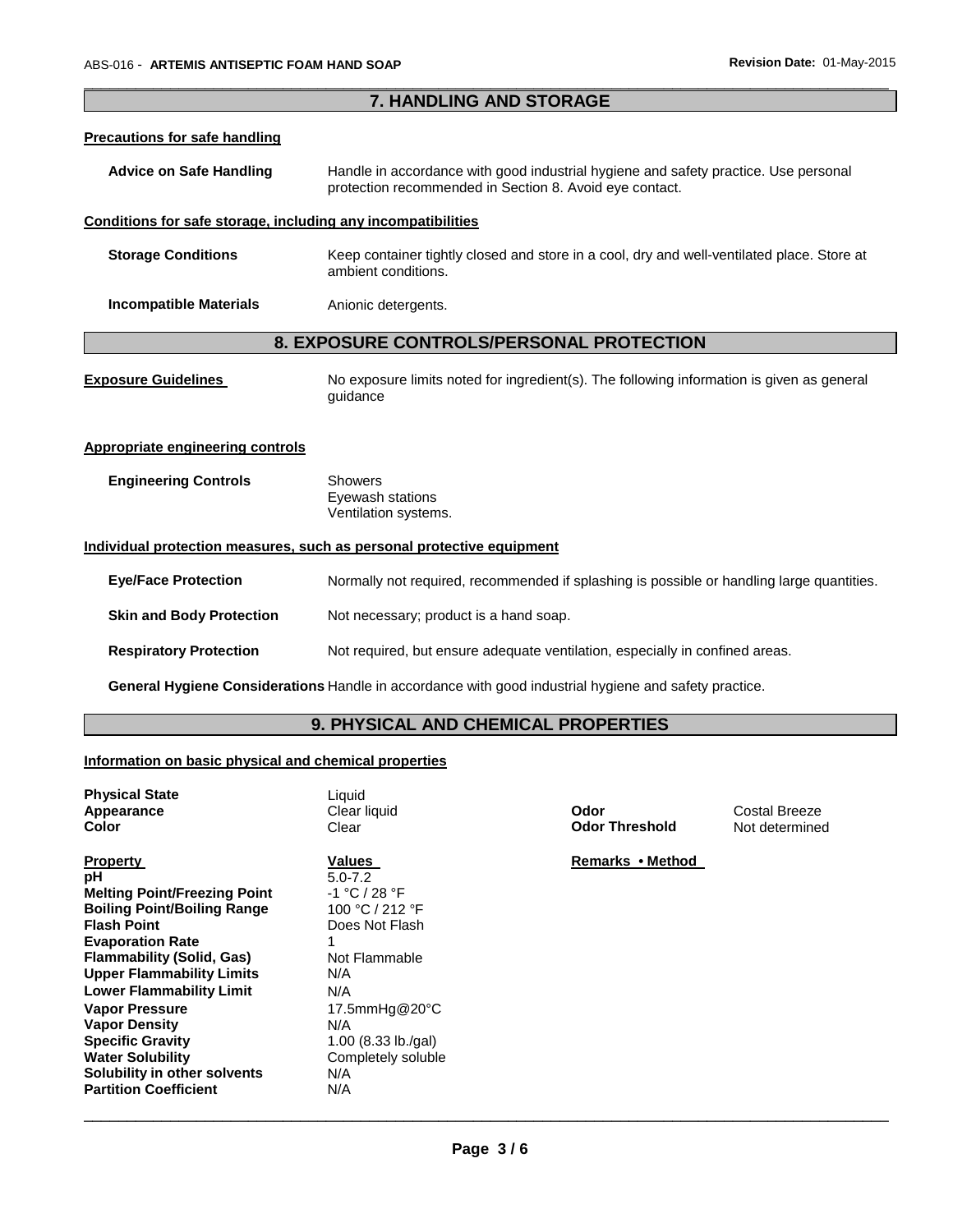| <b>Auto-ignition Temperature</b> | N/A |  |  |  |
|----------------------------------|-----|--|--|--|
| <b>Decomposition Temperature</b> | N/A |  |  |  |
| <b>Kinematic Viscosity</b>       | N/A |  |  |  |
| <b>Dynamic Viscosity</b>         | N/A |  |  |  |
| <b>Explosive Properties</b>      | N/A |  |  |  |
| <b>Oxidizing Properties</b>      | N/A |  |  |  |

### **10. STABILITY AND REACTIVITY**

#### **Reactivity**

Not reactive under normal conditions.

#### **Chemical Stability**

Stable under recommended storage conditions.

#### **Possibility of Hazardous Reactions**

None under normal processing.

**Hazardous Polymerization** Hazardous polymerization does not occur.

#### **Conditions to Avoid**

Keep out of reach of children.

#### **Incompatible Materials**

Anionic detergents.

#### **Hazardous Decomposition Products**

None known.

### **11. TOXICOLOGICAL INFORMATION**

# **Information on likely routes of exposure**

| <b>Eye Contact</b>  | Avoid contact with eyes.                                  |
|---------------------|-----------------------------------------------------------|
| <b>Skin Contact</b> | Not expected to be a skin irritant during prescribed use. |
| <b>Inhalation</b>   | Avoid inhalation of vapors.                               |
| Ingestion           | Do not ingest.                                            |

#### **Component Information**

| <b>Chemical Name</b>                                            | Oral LD50                  | Dermal LD50                 | <b>Inhalation LC50</b> |
|-----------------------------------------------------------------|----------------------------|-----------------------------|------------------------|
| N-Alkyl-N-benzyl-N,N-dimethyl<br>ammonium chloride<br>8001-54-5 | ั Rat )<br>$= 240$ mg/kg ( | ′ Rat ∶<br>$= 1420$ mg/kg ( |                        |

#### **Information on physical, chemical and toxicological effects**

**Symptoms** Please see section 4 of this SDS for symptoms.

#### **Delayed and immediate effects as well as chronic effects from short and long-term exposure**

**Carcinogenicity** Based on the information provided, this product does not contain any carcinogens or potential carcinogens as listed by OSHA, IARC or NTP.

## **Numerical measures of toxicity**

Not determined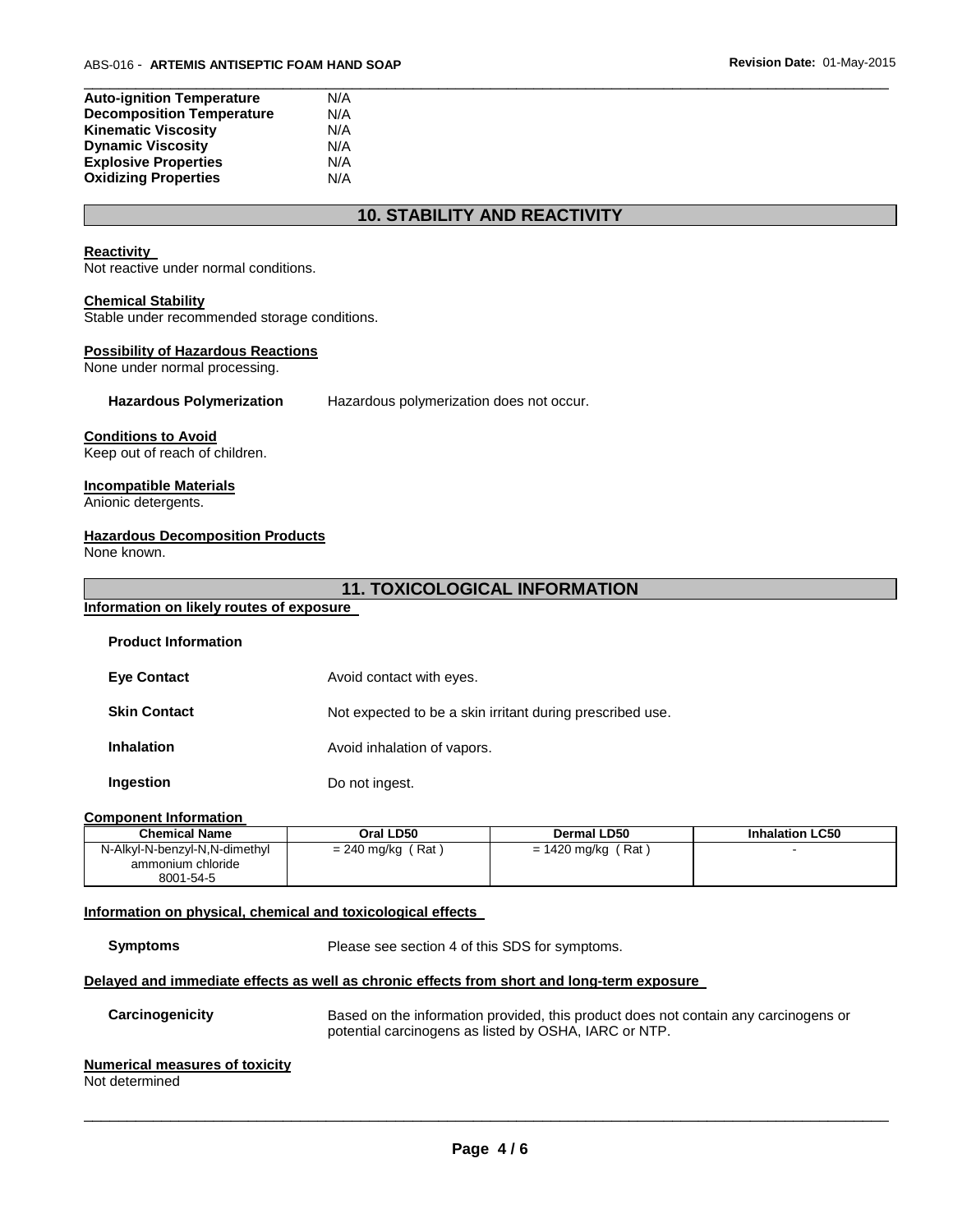### \_\_\_\_\_\_\_\_\_\_\_\_\_\_\_\_\_\_\_\_\_\_\_\_\_\_\_\_\_\_\_\_\_\_\_\_\_\_\_\_\_\_\_\_\_\_\_\_\_\_\_\_\_\_\_\_\_\_\_\_\_\_\_\_\_\_\_\_\_\_\_\_\_\_\_\_\_\_\_\_\_\_\_\_\_\_\_\_\_\_\_\_\_ **12. ECOLOGICAL INFORMATION**

### **Ecotoxicity**

The product is not classified as environmentally hazardous. However, this does not exclude the possibility that large or frequent spills can have a harmful or damaging effect on the environment.

#### **Component Information**

| <b>Chemical Name</b>       | Algae/aquatic plants | <b>Fish</b>                   | <b>Toxicity to</b><br>microorganisms | Crustacea |
|----------------------------|----------------------|-------------------------------|--------------------------------------|-----------|
| N-Alkyl-N-benzyl-N,N-      |                      | 0.223 - 0.46: 96 h Lepomis    |                                      |           |
| dimethyl ammonium chloride |                      | macrochirus mg/L LC50         |                                      |           |
| 8001-54-5                  |                      | static 0.823 - 1.61: 96 h     |                                      |           |
|                            |                      | Oncorhynchus mykiss mg/L      |                                      |           |
|                            |                      | LC50 static 2.4: 96 h Oryzias |                                      |           |
|                            |                      | latipes mg/L LC50 semi-       |                                      |           |
|                            |                      | static 1.3: 96 h Poecilia     |                                      |           |
|                            |                      | reticulata mg/L LC50 semi-    |                                      |           |
|                            |                      | static                        |                                      |           |

#### **Persistence/Degradability**

Not determined.

### **Bioaccumulation**

Not determined.

#### **Mobility**

Not determined

#### **Other Adverse Effects**

Not determined

### **13. DISPOSAL CONSIDERATIONS**

#### **Waste Treatment Methods**

| <b>Disposal of Wastes</b>     | Disposal should be in accordance with applicable regional, national and local laws and<br>regulations. |
|-------------------------------|--------------------------------------------------------------------------------------------------------|
| <b>Contaminated Packaging</b> | Disposal should be in accordance with applicable regional, national and local laws and<br>regulations. |

| <b>14. TRANSPORT INFORMATION</b> |                                                                                                                                |  |  |  |  |
|----------------------------------|--------------------------------------------------------------------------------------------------------------------------------|--|--|--|--|
| <b>Note</b>                      | Please see current shipping paper for most up to date shipping information, including<br>exemptions and special circumstances. |  |  |  |  |
| <u>DOT</u>                       | Not regulated                                                                                                                  |  |  |  |  |
| <u>IATA</u>                      | Not regulated                                                                                                                  |  |  |  |  |
| <b>IMDG</b>                      | Not regulated                                                                                                                  |  |  |  |  |
|                                  |                                                                                                                                |  |  |  |  |